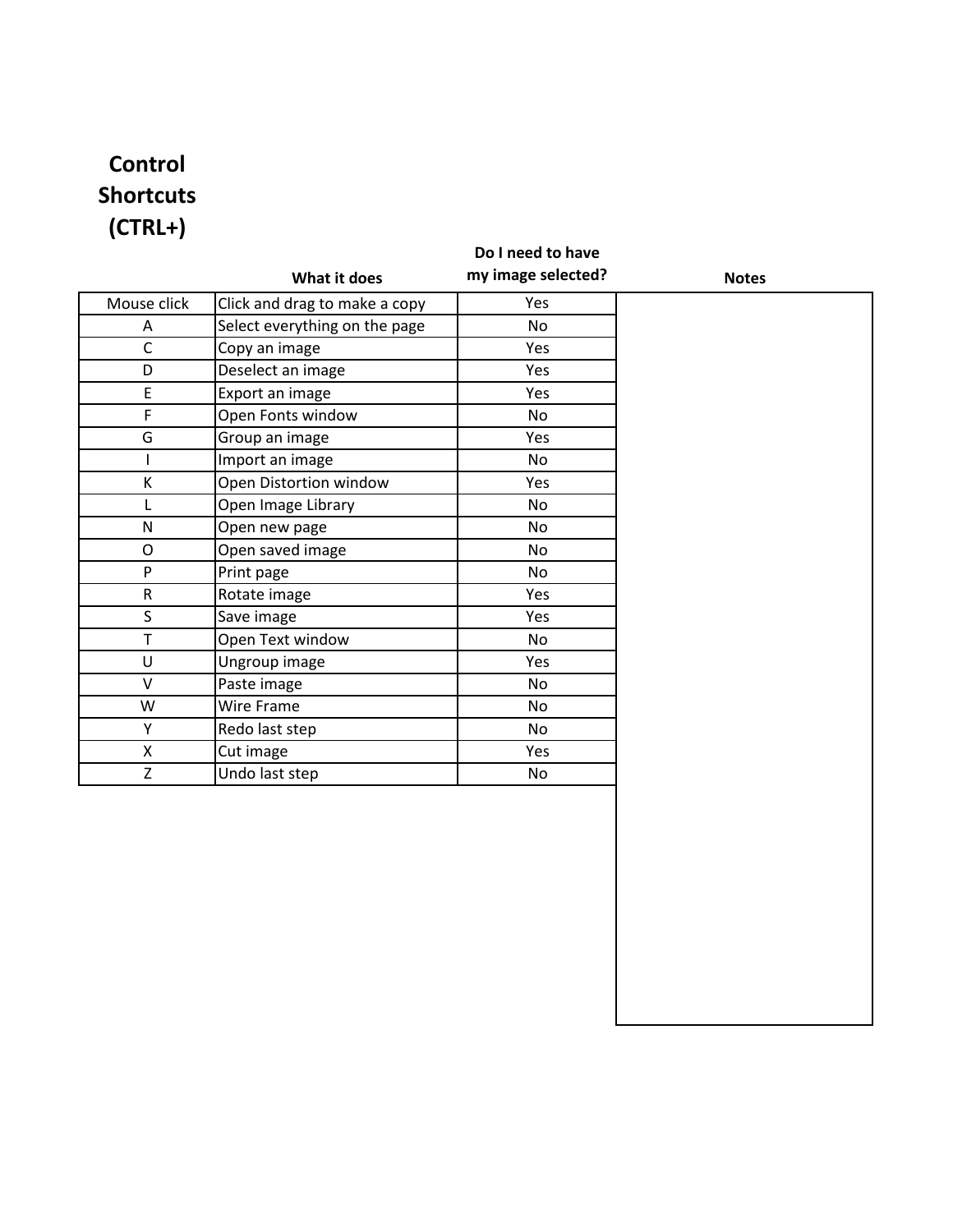## **Alt Shortcuts (Alt+)**

#### **What it does Do I need to have my image selected?** Notes C Capture Screen behind Current Screen **No** No Use paste to add to your workspace D Duplicate an image The Yes I Reverse Cutting Direction | Yes Select a specific element - must be ungrouped first P Simplify Path Yes R Radius Copy Yes

## **Function Shortcuts**

|                 | What it does            | Do I need to have | <b>Notes</b> |
|-----------------|-------------------------|-------------------|--------------|
| F <sub>1</sub>  | Open Help window        | No.               |              |
| F <sub>2</sub>  | Replace by Segment tool | No                |              |
| F <sub>3</sub>  | Arc from Path tool      | No                |              |
| F <sub>5</sub>  | Erase tool              | No.               |              |
| F8              | Redraw page             | No.               |              |
| F <sub>9</sub>  | Move Point tool         | No                |              |
| F <sub>10</sub> | Open Cut Control Panel  | No                |              |
|                 |                         |                   |              |
|                 |                         |                   |              |
|                 |                         |                   |              |